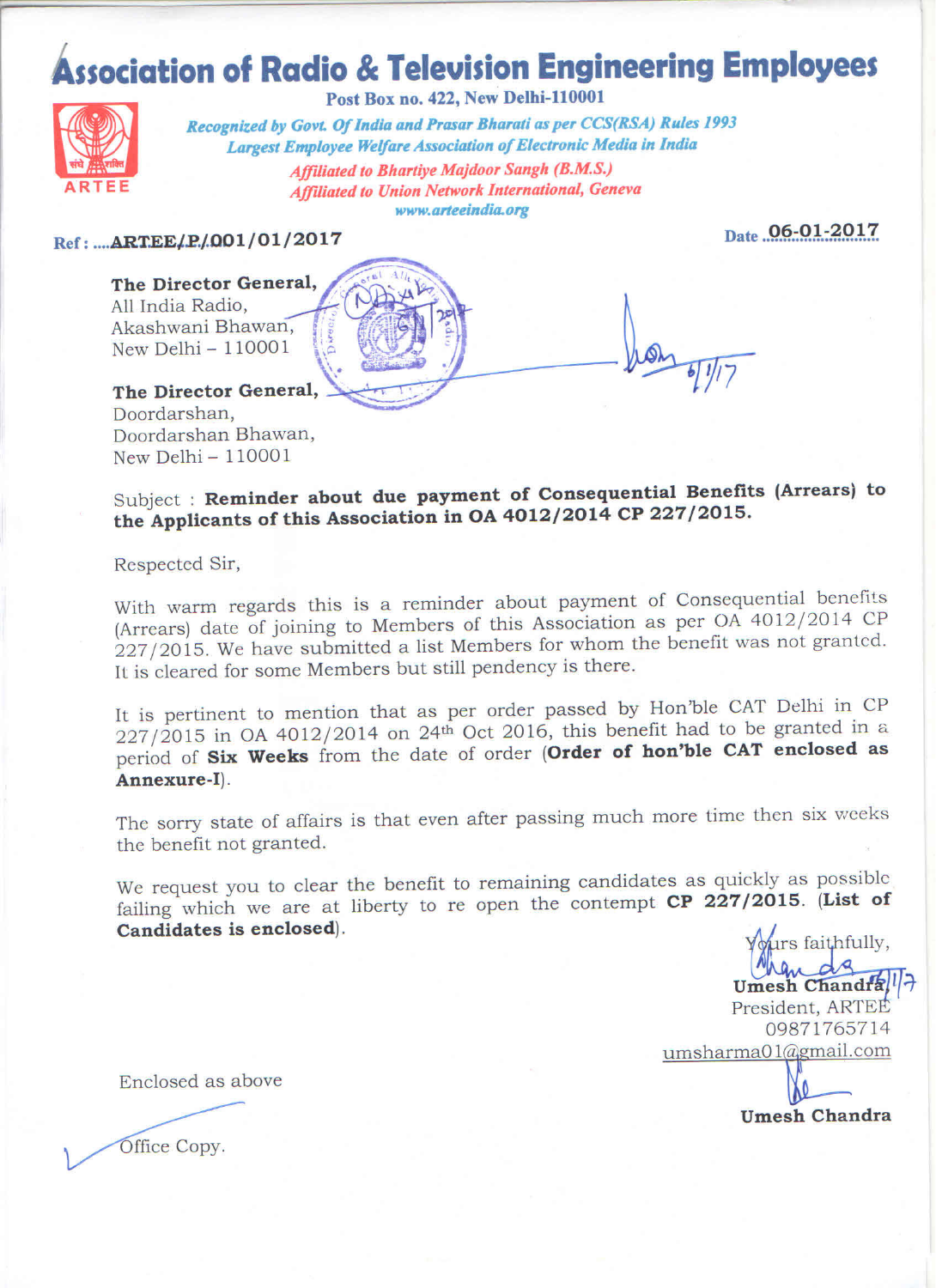## **Central Administrative Tribunal Principal Bench**

## **CP No.227/2015 in OA No.4012/2014**

New Delhi, this the 24<sup>th</sup> day of October, 2016

## **Hon'ble Mr. Justice Permod Kohli, Chairman Hon'ble Mr. Shekhar Agarwal, Member (A)**

- 1. Association of Radio & Television Engineering Employees, through its' President Shri Umesh Chandra, Room No.542, Akashwani Bhawan, Sansad Marg, New Delhi-110001.
- 2. Satyandra Kumar Sharma, aged 40 yrs. S/o Sh. Ram Poojan Sharma, G-157, Lajpat Nagar, Sahibabad, Ghaziabad-201005 (U.P.) Working as Engineering Assistant, Presently working at Doordarshan Kendra, Delhi
- 3. Harvir Singh Nirmoliya, aged 44 years S/o Sh. Tek Chand, c-29, Patel Nager-2, Ghaziabad-201001. (U.P.). Working as Engineering Assistant, Presently working at Doordarshan Kendra, Delhi
- 4. Chandra Shekhar Azad, aged 35 years S/o Sh. Shyam Nandan Singh R/o D-9, Doordarshan Staff Colony, Viraj Khand-I, Near Sahara Hospital, Gomti Nagar, Lucknow-226010 (UP). Working as Engineering Assistant, Presently working at Doordarshan Kendra, Lucknow.
- 5. Joseph Martin CJ, Age around 37 yrs. S/o Sh. Joseph, Chalaveetil House, Kumbalanghi, P.O. Kochi-682001 (Kerala), Working as Engineering Assistant, Presently working at All India Radio, Ooty, Tamil Nadu.

...Applicants

(By Advocate : Shri Yogesh Sharma)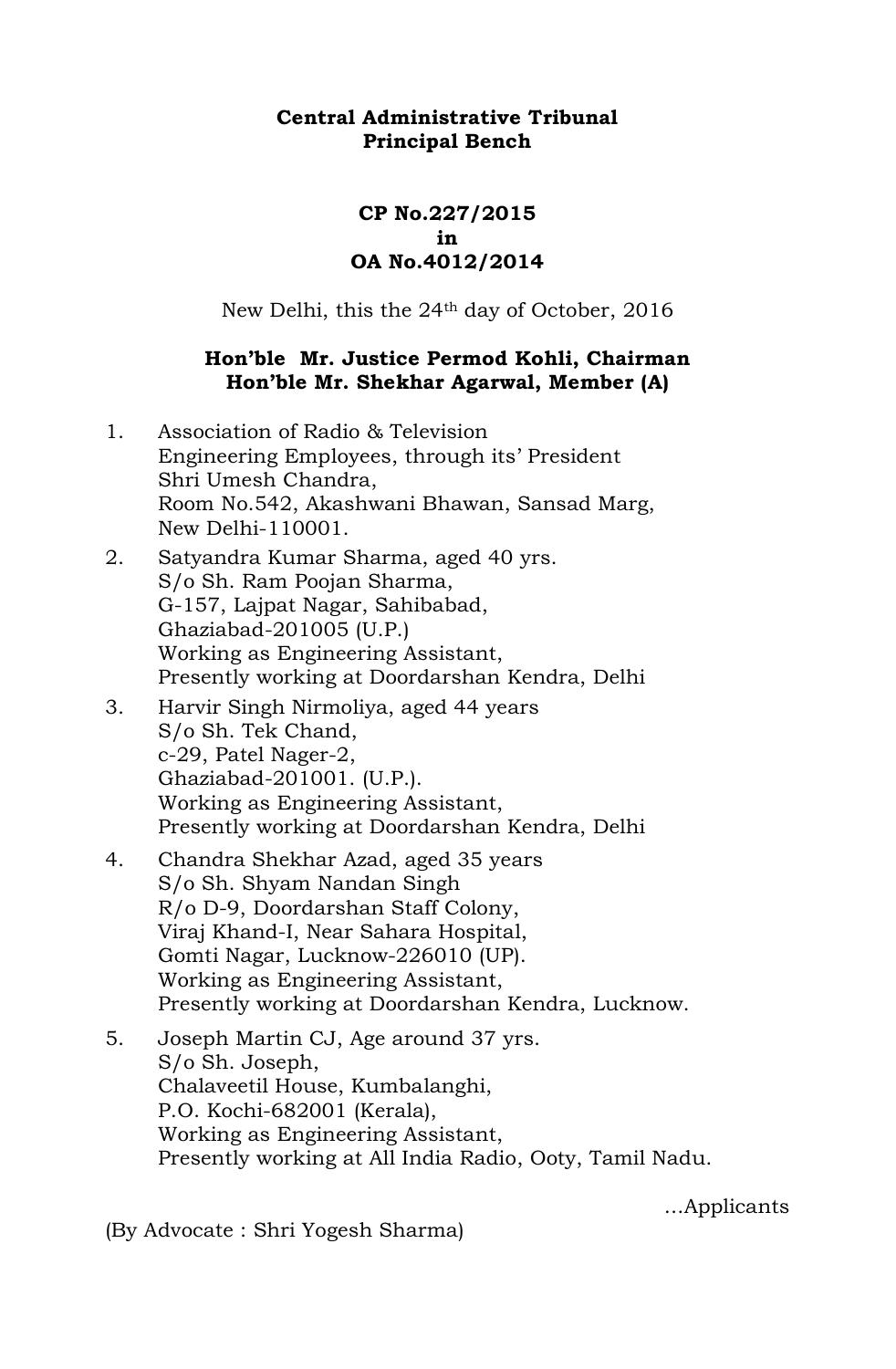#### **Versus**

1. Shri Bimal Julka, Secretary, Ministry of Information and Broadcasting, Govt. of India, Shastri Bhawan, New Delhi-110001.

- 2. Shri Jawahar Sircar, Chief Executive Officer, Prasar Bharti, PTI Building, New Delhi-110001.
- 3. Ms. Vijaya Laxmi Chabra, Director General Doordarshan, Mandi House, Copernicus Marg, New Delhi.
- 4. Sh. Fiaz Sayhad, Director General, All India Radio, Akashwani Bhawan, Sansad Marg, New Delhi.

...respondents

(By Advocates : Shri Sameer Aggarwal for R-1 Shri S.M. Arif for R-2)

## **ORDER (ORAL)**

#### **Mr. Justice Permod Kohli, Chairman :**

 Shri S.M. Arif, learned counsel appearing on behalf of respondent No.2, placed on record a copy of the order dated 03.11.2015 passed in compliance to the judgment of the Tribunal dated 13.11.2014 in OA No.4012/2014, which, *inter alia, states*  that 434 Engineering Assistants, who were members of ARTEE and joined Government service during the period from 26.02.1999 to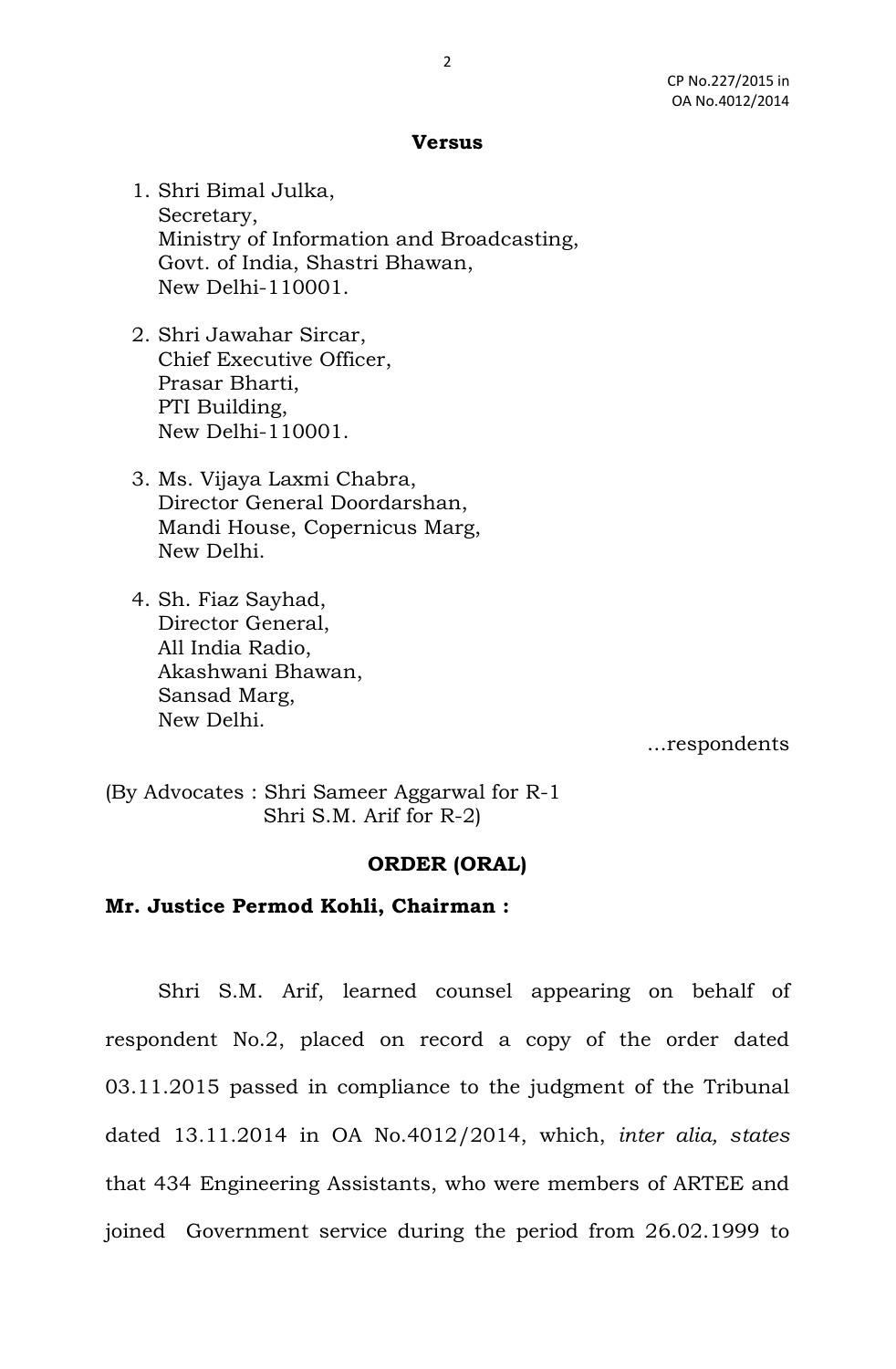05.10.2007 shall be extended benefit at par with the applicants in OA No.1742/2004 and OA No.1743/2004. Shri Yogesh Sharma, learned counsel for applicants submits that in terms of the earlier order dated 19.04.2016, a list was also provided to Shri Arif in respect to those persons who have not been paid benefits in terms of aforesaid orders. Shri Arif submits that most of the members of the ATREE have been released the benefits, however, in respect to those who have not been paid so far, the financial benefits would be released within six weeks.

2. In view of the aforesaid undertaking made by the learned counsel for respondents, proceedings in the present CP are dropped. In the event, the applicants are not satisfied with the order to be passed by the respondents, they shall have the liberty to move a motion for revival of the Contempt Petition.

# **Member (A) Chairman**

 **( Shekhar Agarwal ) ( Justice Permod Kohli )** 

'rk'